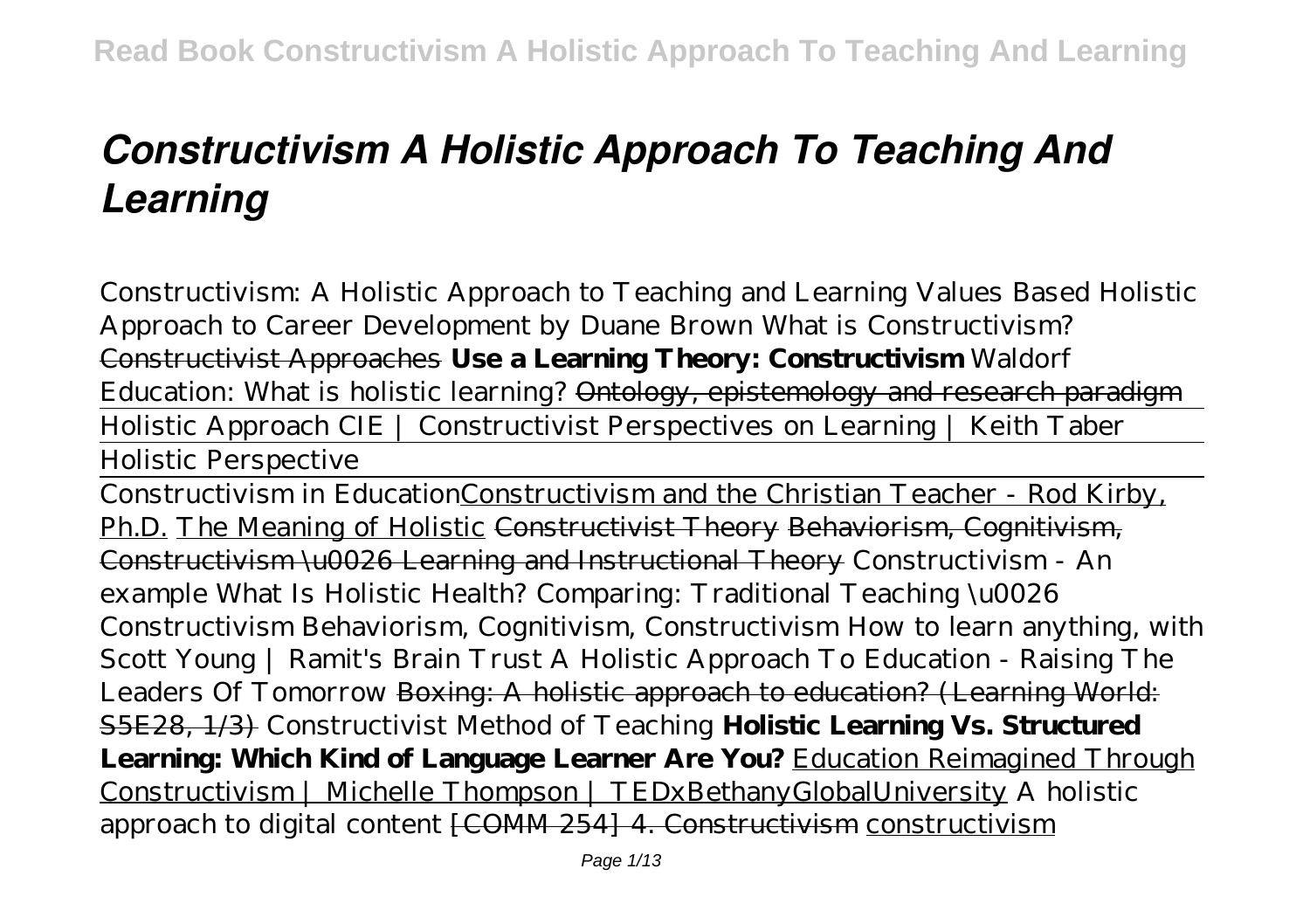## Constructivism A Holistic Approach To

 Constructivism: Lit Review Constructivist theoretical framework holds that learning always builds upon knowledge that a student already knows; this prior knowledge is called a schema. Because all learning is filtered through pre-existing schemata, constructivists suggest that learning is more effective when a student is actively engaged in the learning process rather than attempting to receive knowledge passively.

## Constructivism: a Holistic Approach to Teaching and ...

Constructivism is about how students learn - that students construct their own understanding and knowledge of the world through experiences and by reflecting on those experiences. Instructors help...

## Constructivism: A Holistic Approach to Teaching and Learning Structuralist philosophy, constructivist theory, and holistic beliefs define the learning enterprise in opposition to reductionistic behavioral learning theory and suggest that the task of schools is to help students develop new meanings in response to new experiences rather than to learn the meanings others have created.

## Holistic/constructivist Principles of the Teaching ...

Constructivism A Holistic Approach To Teaching And Learning means. You could not on your own going considering books addition or library or borrowing from your Page 2/13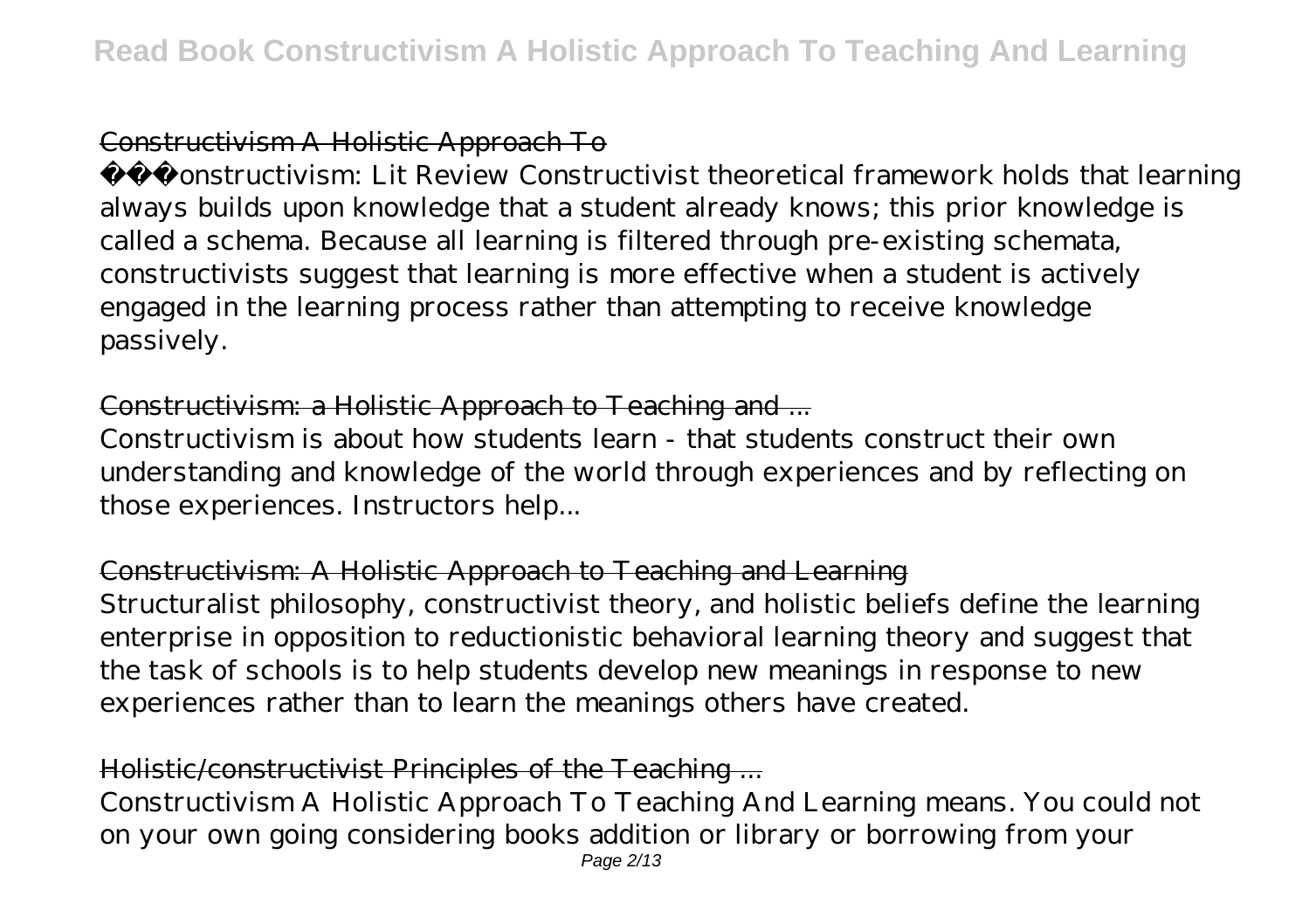connections to right of entry them. This is an very simple means to specifically get lead by on-line. This online proclamation

Constructivism A Holistic Approach To Teaching And Learning Constructivism: A Holistic Approach to Teaching and Learning A definition of constructivism Fundamentally, constructivism says that people construct their own

understanding and knowledge of the world through experiencing things and reflecting on those experiences. Constructivism is a learning theory

Constructivism: A Holistic Approach to Teaching and Learning Constructivism is 'an approach to learning that holds that people actively construct or make their own knowledge and that reality is determined by the experiences of the learner' (Elliott et al., 2000, p. 256).

## Constructivism as a Theory for Teaching and Learning ...

In education, constructivism is a theory about how people learn. There are two important concepts in this theory. The first is that people construct or build new knowledge on what they already know. The second is that people actively construct meaning through experiencing things and reflecting on those experiences (Thirteen Ed Online, 2004).

Constructivist, learner-centered, holistic – What do these -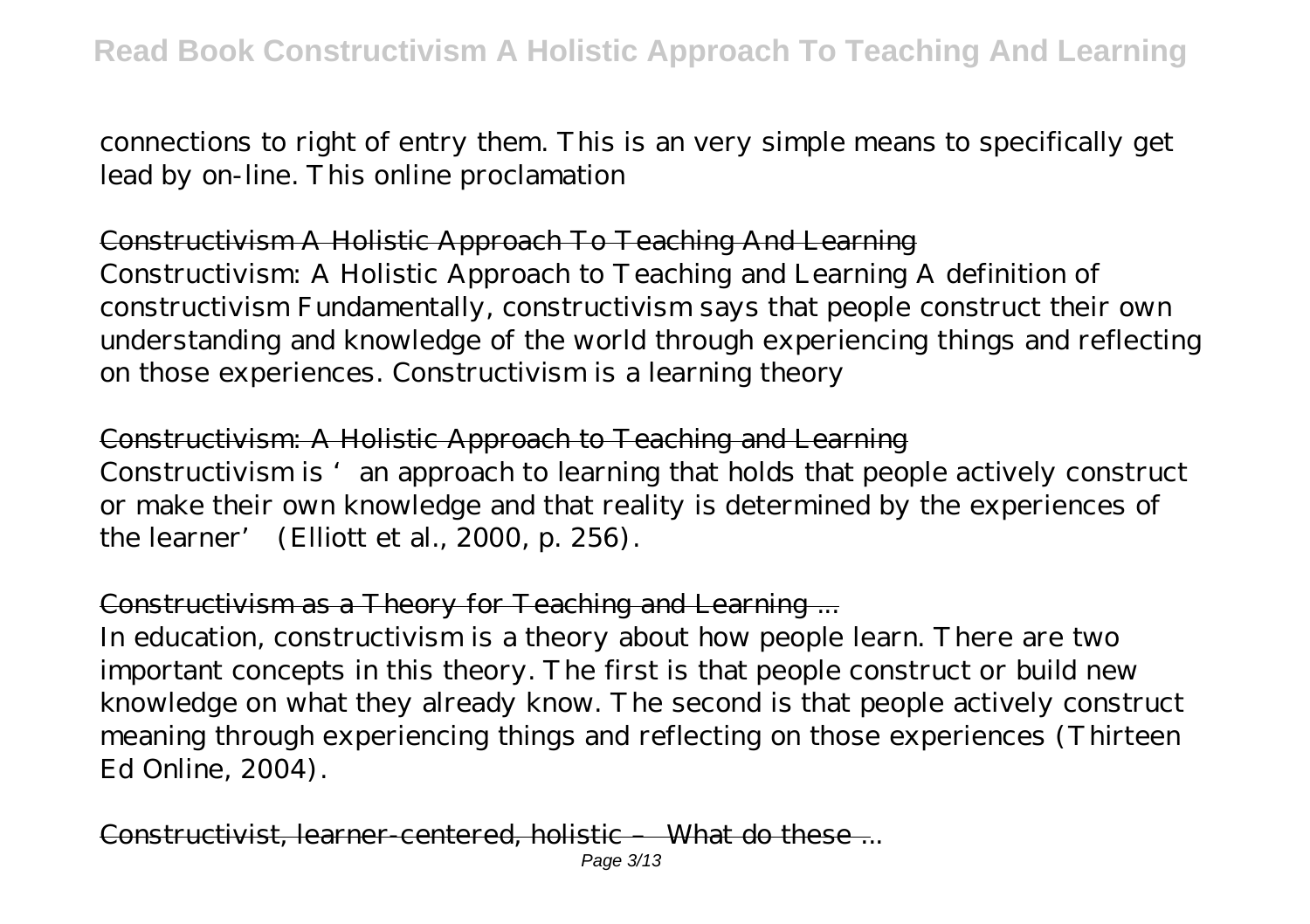The Power of a Holistic Approach to Healing and to Life. A holistic approach to healing and to life is profound. It draws on some important scientific facts, that everything is energy and everything is connected. With this in mind, a holistic approach integrates the body, emotions, mind, and spirit to produce deep, lasting healing and a better life.

## The Power of a Holistic Approach to Healing and to Life ...

Clear examples and definition of Constructivism. Constructivism is a complicated term for two reasons: first, it can refer to more than one idea. Second, these ideas can be applied in several fields, where they have different implications. So it makes more sense to think of constructivism as a family of concepts and approaches, not a single concept.

#### Constructivism: Examples and Definition | Philosophy Terms

Epitomized by the writings of John G. Ruggie and Friedrich Kratochwil, holistic constructivism sets to integrate the domestically constituted corporate identities of states and their internationally driven social identities into "a unified analytical perspective that treats the domestic and the international as two faces of a single social and political order."

Constructivism: An Introduction - E-International Relations Holistic constructivism is a theory of identity at both domestic and international Page 4/13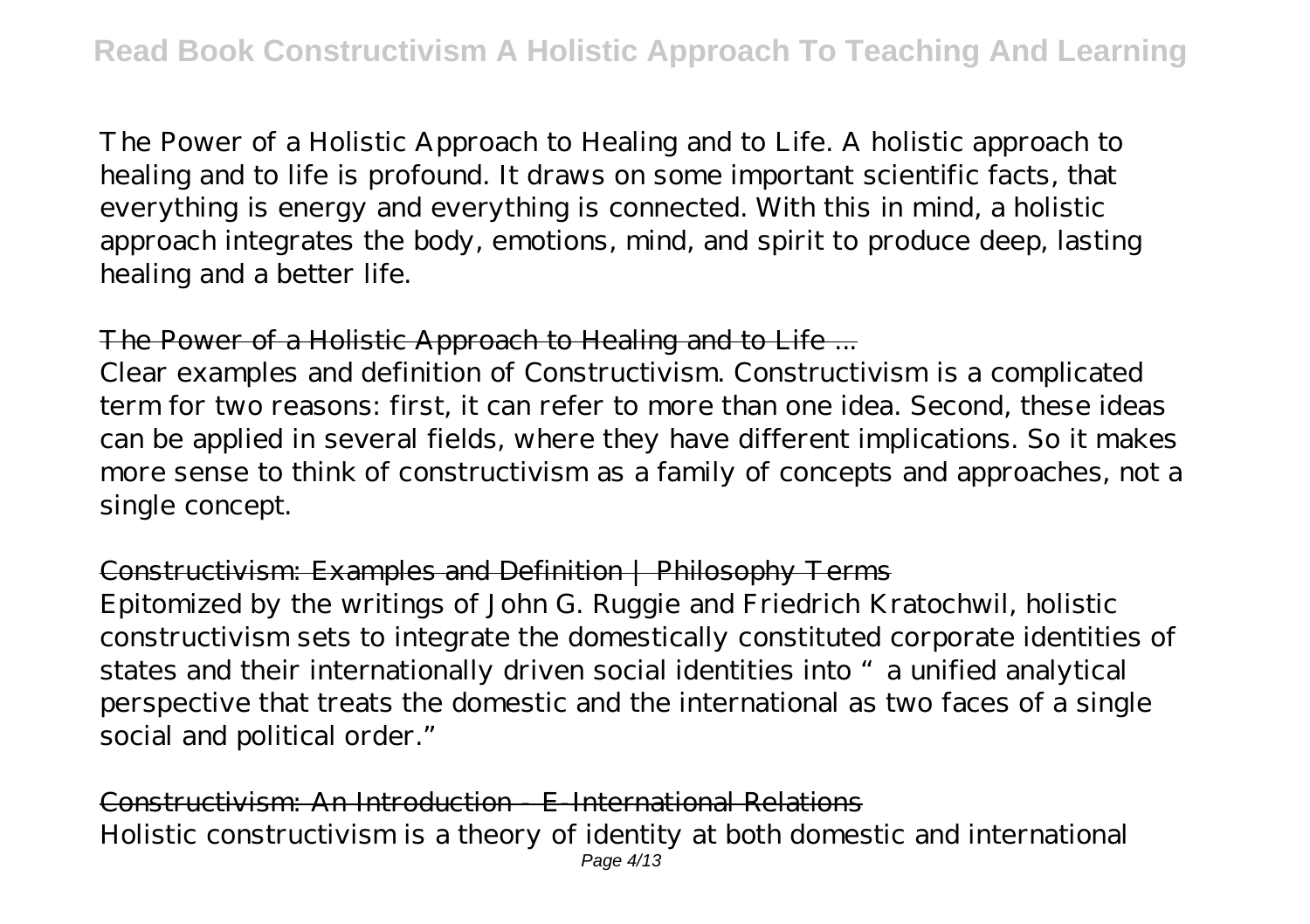levels. It leads to expectations about how dissimilar states will respond to international pressures.

#### Title: A Holistic Constructivist Approach to Iran's ...

Holistic education looks at the learner as a whole person. This approach tries to engage all aspects of the learner: spiritual, emotional, physical, and mental — and their interconnectedness with others and the world. Learning is active and reflective, and creates meaning in the context of people's lives.

#### Constructivist, learner-centred, holistic – What do these...

Constructivist theorists believe that learning is a process where individuals construct new ideas or concepts based on prior knowledge and/or experience. Each of us generates our own mental models, which we use to make sense of our experiences. We resolve conflicts between ideas and reflect on theoretical explanations.

#### Learning theories Behaviorism, Cognitive and Constructivist

Discuss at least one scaffolding strategy and one social constructivist strategy you could use to help learners take an active role in constructing their own knowledge. Scaffolding Strategy - Assess Prior Knowledge or real-life examples related to the topic. This strategy helps students to understand ideas that can, in themselves, be hard to grasp.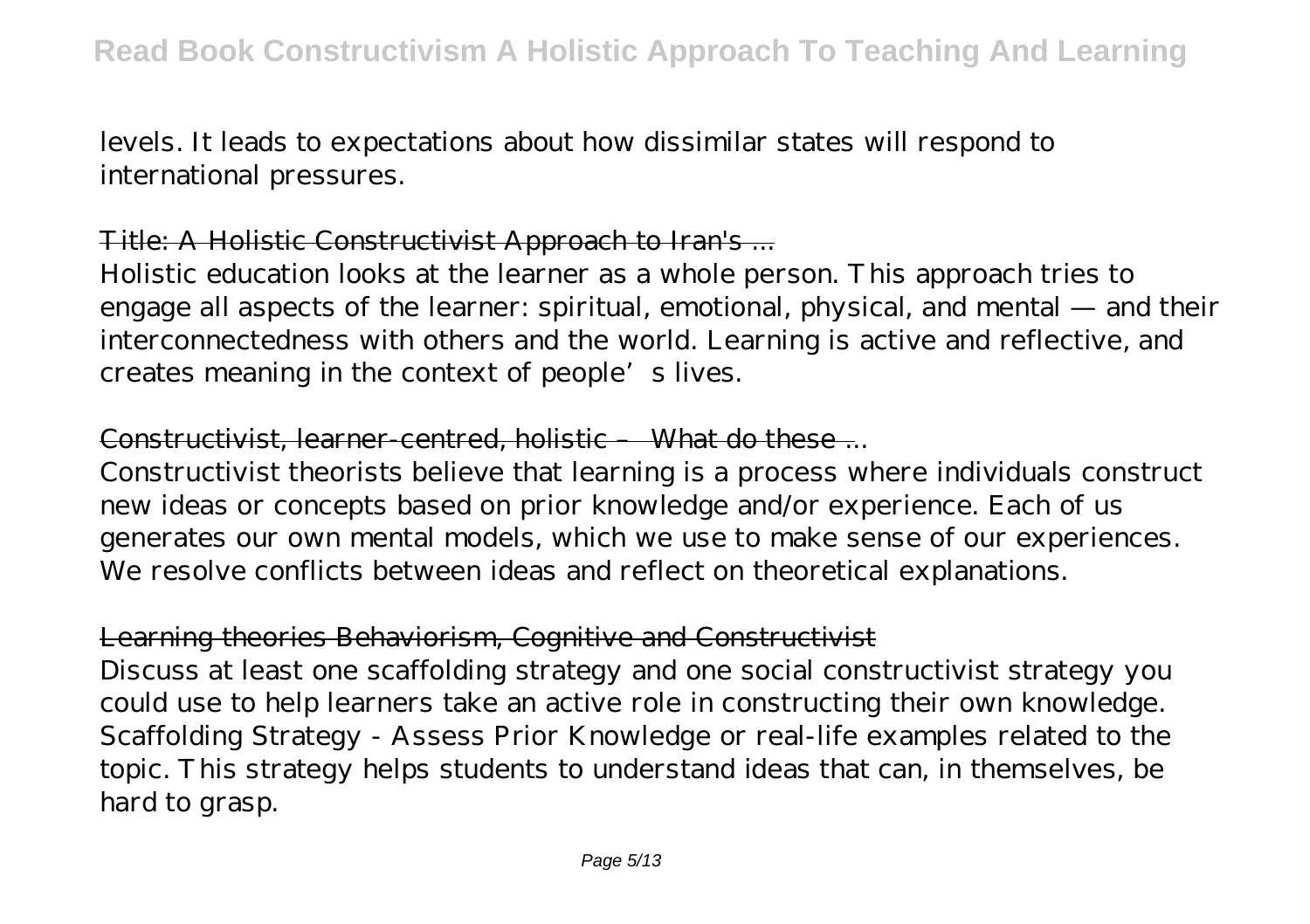#### Constructivism :: Drascombe

As opposed to the compartmentalizing of school subjects, the approach aims to empower children to utilize their academic learning as a tool for their social and emotional development. Advantages of Holistic Approach. There are many benefits associated with holistic approach, however, one of the main advantage which it provides is in terms of growth. As opposed to a traditional educational approach, the holistic approach focuses more on emotional, psychological, and social growth of children.

## Maria Montessori's Holistic Approach To Education ...

A constructivist approach to education sees students as active, powerful, capable and competent. It tends to encourage students to learn through 'doing', which helps with engagement, critical thinking, and memory retention. Benefits of constructivist theory include:

## What is Constructivism in Education? Piaget's Pros & Cons

Constructivism is often said to simply state the obvious – that actions, interactions and perceptions shape reality. Indeed, that idea is the source of the name of this theory family. Our thoughts and actions literally construct international relations.

Introducing Constructivism in International Relations Theory The essence contained in constructivism theory is the meaning of a learning process. Page 6/13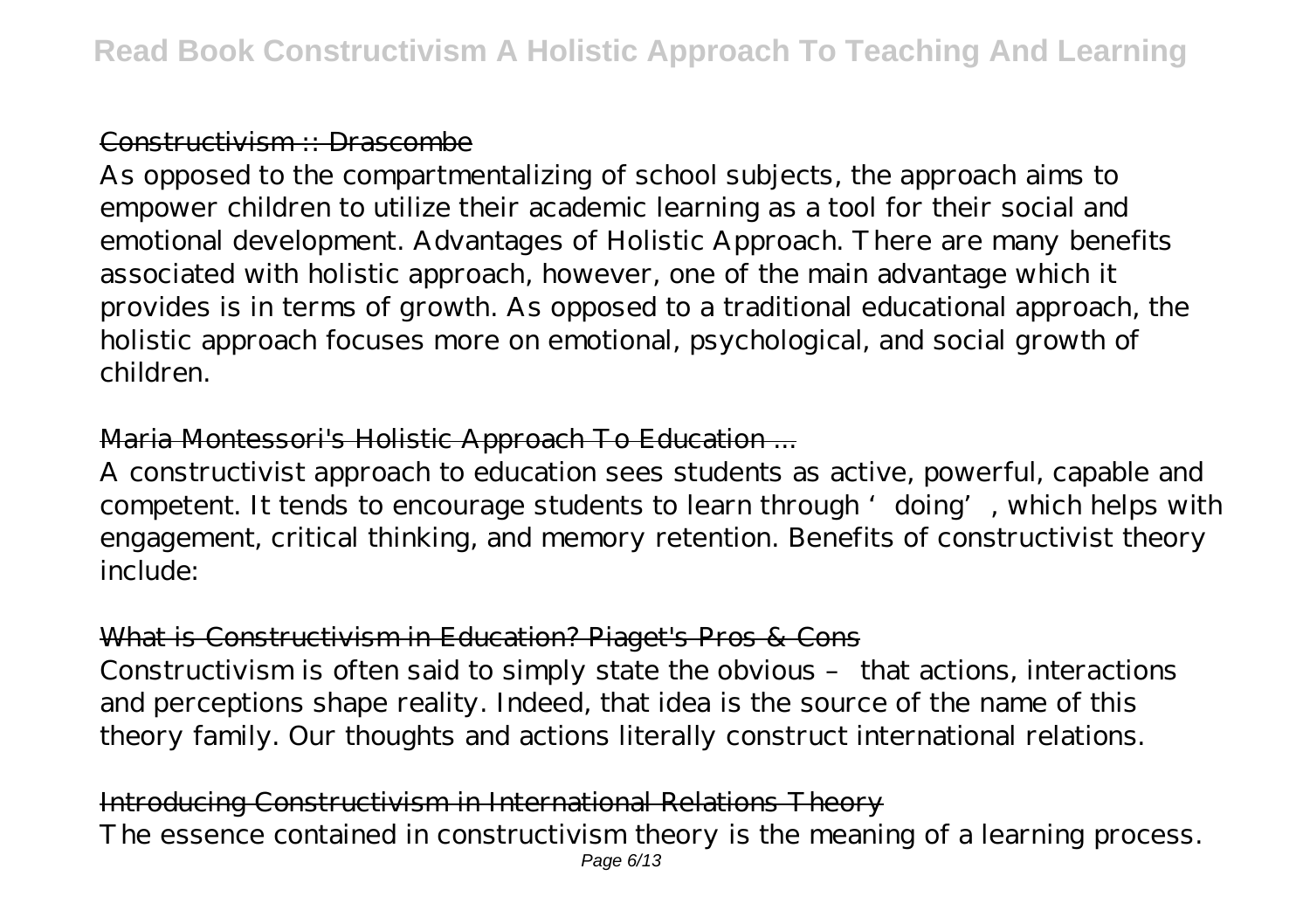Dewey in Jia (2010) claims that knowledge is uncertain. Knowledge must be applied because it is an...

*Constructivism: A Holistic Approach to Teaching and Learning Values Based Holistic Approach to Career Development by Duane Brown What is Constructivism?* Constructivist Approaches **Use a Learning Theory: Constructivism** Waldorf Education: What is holistic learning? Ontology, epistemology and research paradigm Holistic Approach CIE | Constructivist Perspectives on Learning | Keith Taber

Holistic Perspective

Constructivism in EducationConstructivism and the Christian Teacher - Rod Kirby, Ph.D. The Meaning of Holistic Constructivist Theory Behaviorism, Cognitivism, Constructivism \u0026 Learning and Instructional Theory *Constructivism - An example What Is Holistic Health? Comparing: Traditional Teaching \u0026 Constructivism* Behaviorism, Cognitivism, Constructivism How to learn anything, with Scott Young | Ramit's Brain Trust A Holistic Approach To Education - Raising The Leaders Of Tomorrow Boxing: A holistic approach to education? (Learning World: S5E28, 1/3) Constructivist Method of Teaching **Holistic Learning Vs. Structured Learning: Which Kind of Language Learner Are You?** Education Reimagined Through Constructivism | Michelle Thompson | TEDxBethanyGlobalUniversity *A holistic approach to digital content* [COMM 254] 4. Constructivism constructivism Page 7/13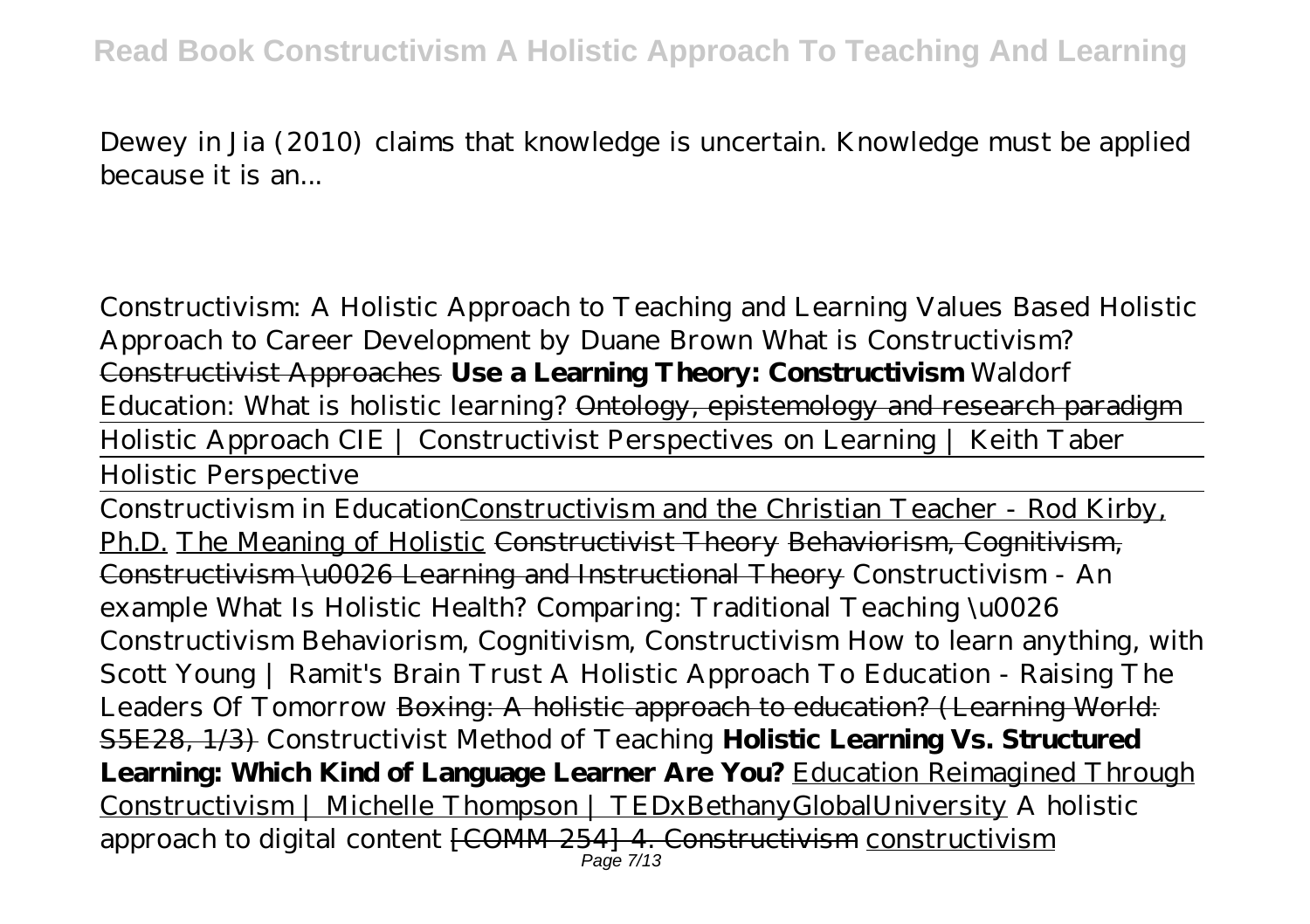## Constructivism A Holistic Approach To

 Constructivism: Lit Review Constructivist theoretical framework holds that learning always builds upon knowledge that a student already knows; this prior knowledge is called a schema. Because all learning is filtered through pre-existing schemata, constructivists suggest that learning is more effective when a student is actively engaged in the learning process rather than attempting to receive knowledge passively.

## Constructivism: a Holistic Approach to Teaching and ...

Constructivism is about how students learn - that students construct their own understanding and knowledge of the world through experiences and by reflecting on those experiences. Instructors help...

## Constructivism: A Holistic Approach to Teaching and Learning Structuralist philosophy, constructivist theory, and holistic beliefs define the learning enterprise in opposition to reductionistic behavioral learning theory and suggest that the task of schools is to help students develop new meanings in response to new experiences rather than to learn the meanings others have created.

## Holistic/constructivist Principles of the Teaching ...

Constructivism A Holistic Approach To Teaching And Learning means. You could not on your own going considering books addition or library or borrowing from your Page 8/13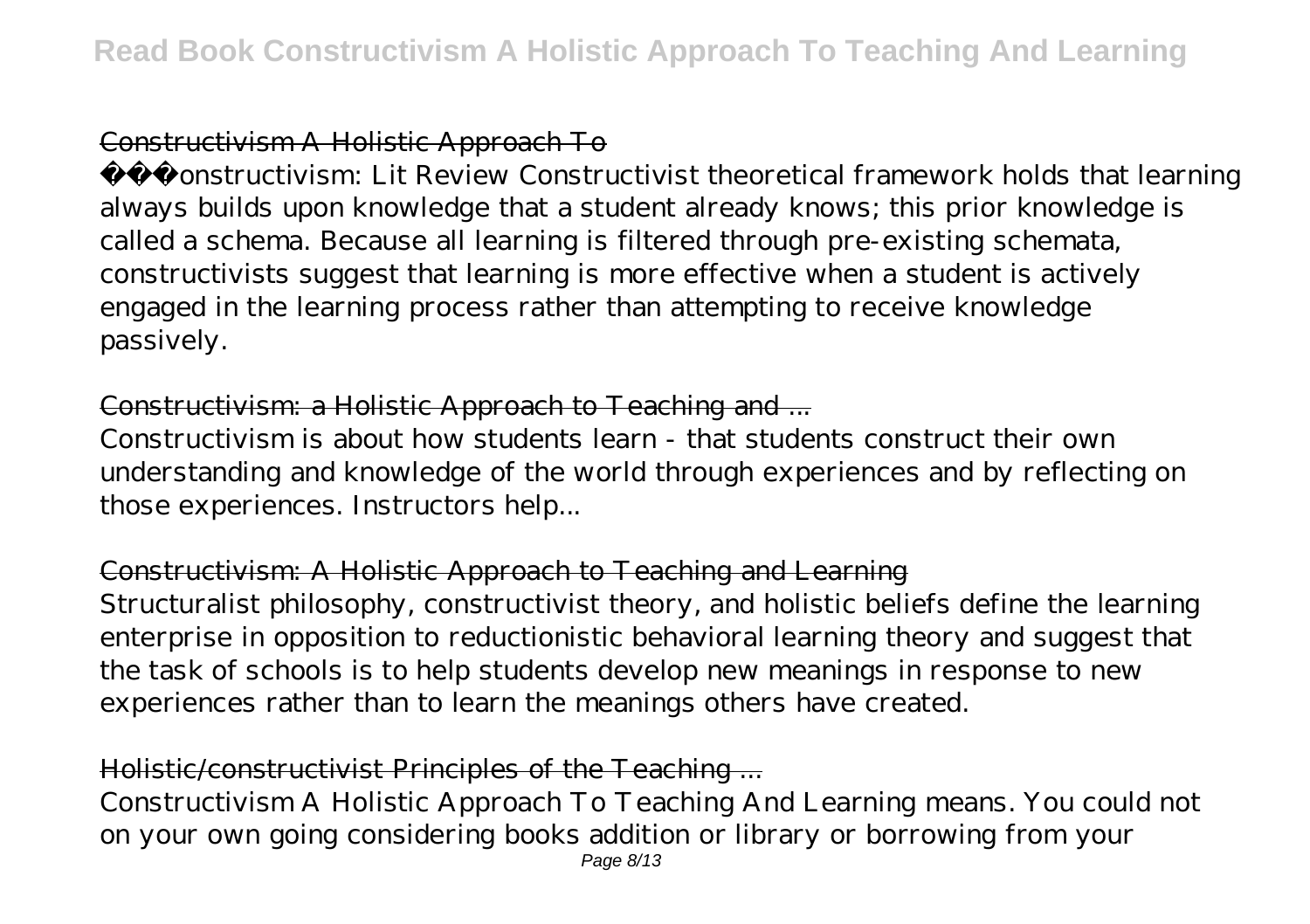connections to right of entry them. This is an very simple means to specifically get lead by on-line. This online proclamation

Constructivism A Holistic Approach To Teaching And Learning Constructivism: A Holistic Approach to Teaching and Learning A definition of constructivism Fundamentally, constructivism says that people construct their own

understanding and knowledge of the world through experiencing things and reflecting on those experiences. Constructivism is a learning theory

Constructivism: A Holistic Approach to Teaching and Learning Constructivism is 'an approach to learning that holds that people actively construct or make their own knowledge and that reality is determined by the experiences of the learner' (Elliott et al., 2000, p. 256).

## Constructivism as a Theory for Teaching and Learning ...

In education, constructivism is a theory about how people learn. There are two important concepts in this theory. The first is that people construct or build new knowledge on what they already know. The second is that people actively construct meaning through experiencing things and reflecting on those experiences (Thirteen Ed Online, 2004).

Constructivist, learner-centered, holistic – What do these -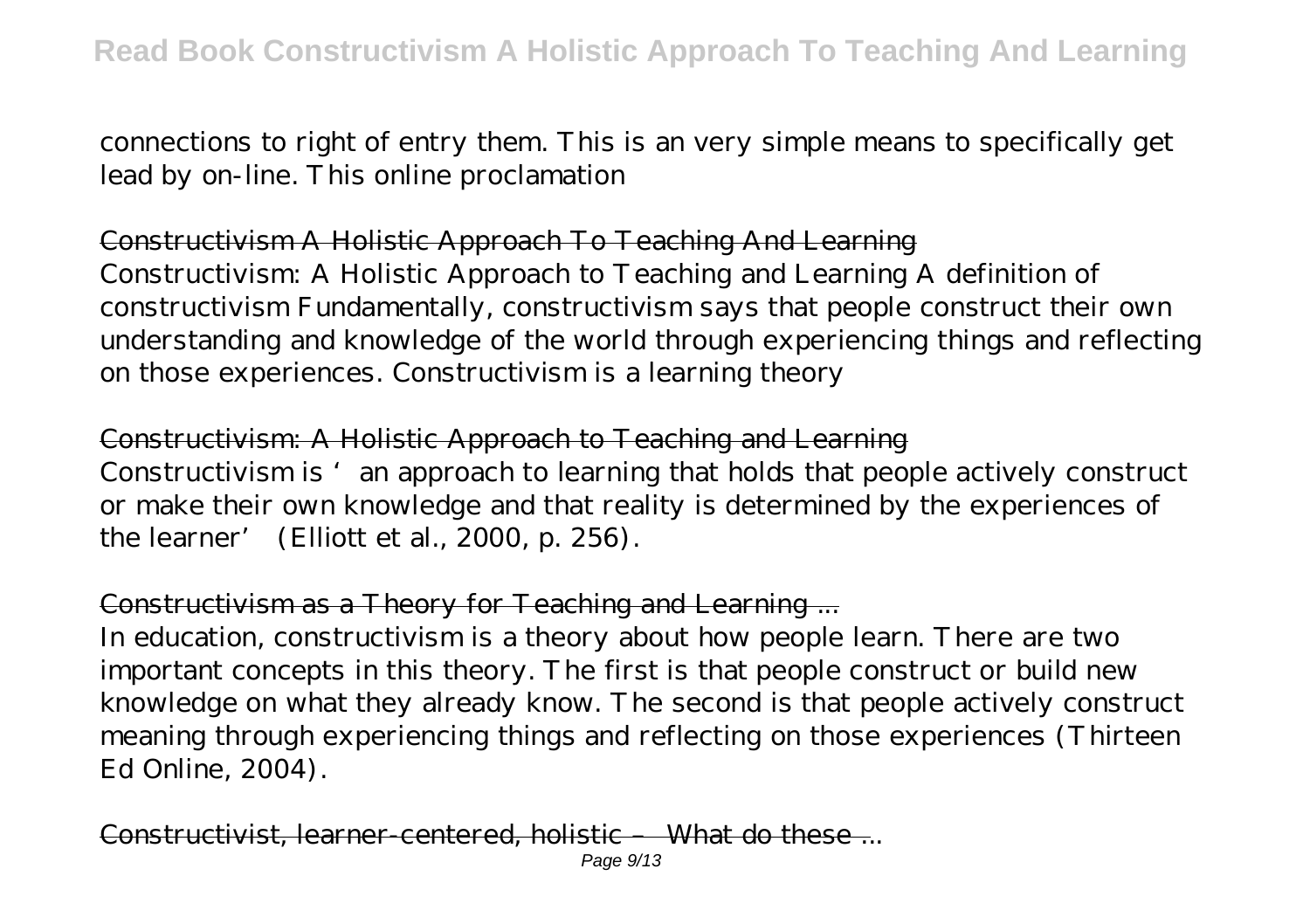The Power of a Holistic Approach to Healing and to Life. A holistic approach to healing and to life is profound. It draws on some important scientific facts, that everything is energy and everything is connected. With this in mind, a holistic approach integrates the body, emotions, mind, and spirit to produce deep, lasting healing and a better life.

## The Power of a Holistic Approach to Healing and to Life ...

Clear examples and definition of Constructivism. Constructivism is a complicated term for two reasons: first, it can refer to more than one idea. Second, these ideas can be applied in several fields, where they have different implications. So it makes more sense to think of constructivism as a family of concepts and approaches, not a single concept.

#### Constructivism: Examples and Definition | Philosophy Terms

Epitomized by the writings of John G. Ruggie and Friedrich Kratochwil, holistic constructivism sets to integrate the domestically constituted corporate identities of states and their internationally driven social identities into "a unified analytical perspective that treats the domestic and the international as two faces of a single social and political order."

Constructivism: An Introduction - E-International Relations Holistic constructivism is a theory of identity at both domestic and international Page 10/13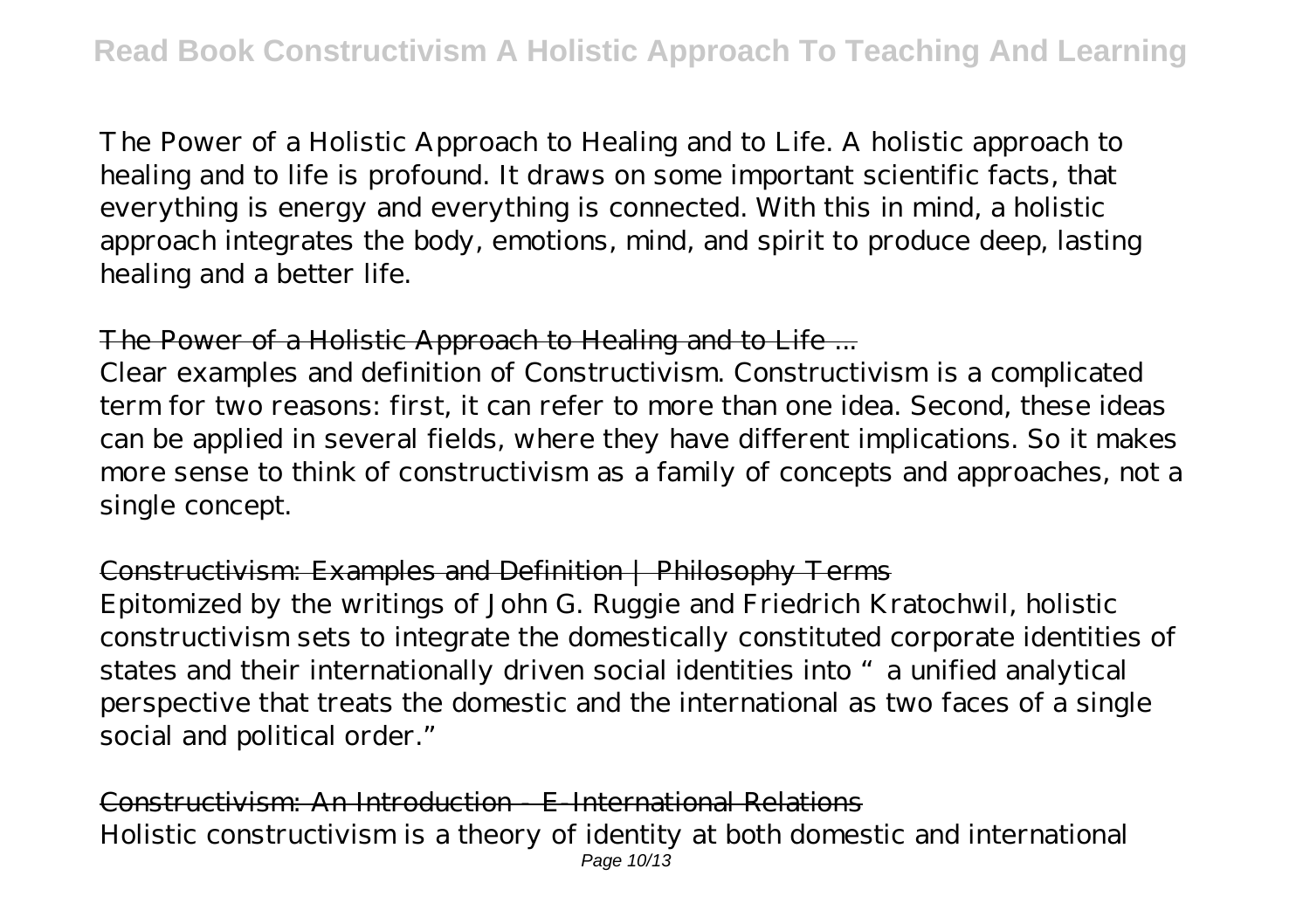levels. It leads to expectations about how dissimilar states will respond to international pressures.

#### Title: A Holistic Constructivist Approach to Iran's ...

Holistic education looks at the learner as a whole person. This approach tries to engage all aspects of the learner: spiritual, emotional, physical, and mental — and their interconnectedness with others and the world. Learning is active and reflective, and creates meaning in the context of people's lives.

#### Constructivist, learner-centred, holistic – What do these...

Constructivist theorists believe that learning is a process where individuals construct new ideas or concepts based on prior knowledge and/or experience. Each of us generates our own mental models, which we use to make sense of our experiences. We resolve conflicts between ideas and reflect on theoretical explanations.

## Learning theories Behaviorism, Cognitive and Constructivist

Discuss at least one scaffolding strategy and one social constructivist strategy you could use to help learners take an active role in constructing their own knowledge. Scaffolding Strategy - Assess Prior Knowledge or real-life examples related to the topic. This strategy helps students to understand ideas that can, in themselves, be hard to grasp.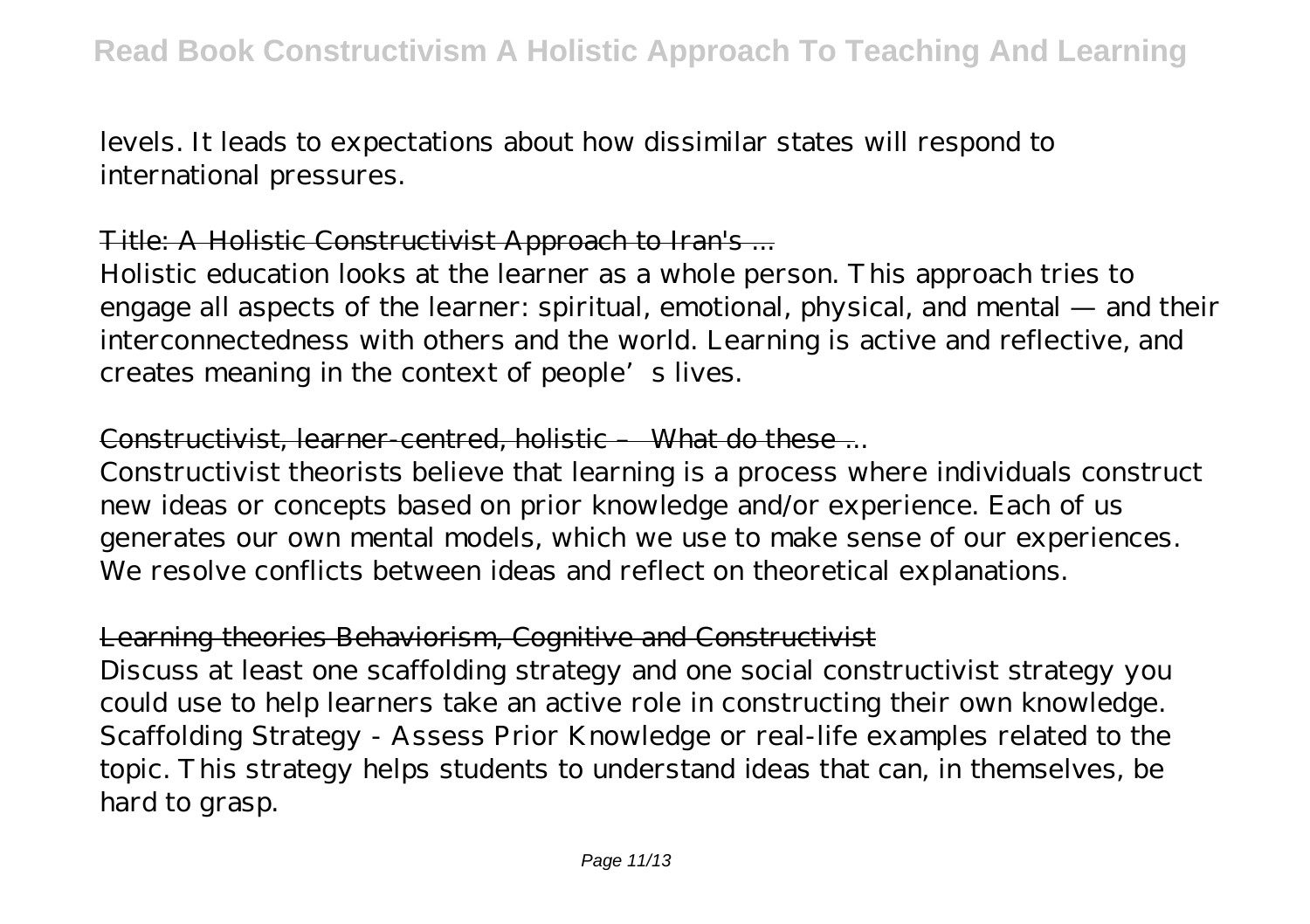#### Constructivism :: Drascombe

As opposed to the compartmentalizing of school subjects, the approach aims to empower children to utilize their academic learning as a tool for their social and emotional development. Advantages of Holistic Approach. There are many benefits associated with holistic approach, however, one of the main advantage which it provides is in terms of growth. As opposed to a traditional educational approach, the holistic approach focuses more on emotional, psychological, and social growth of children.

## Maria Montessori's Holistic Approach To Education ...

A constructivist approach to education sees students as active, powerful, capable and competent. It tends to encourage students to learn through 'doing', which helps with engagement, critical thinking, and memory retention. Benefits of constructivist theory include:

## What is Constructivism in Education? Piaget's Pros & Cons

Constructivism is often said to simply state the obvious – that actions, interactions and perceptions shape reality. Indeed, that idea is the source of the name of this theory family. Our thoughts and actions literally construct international relations.

Introducing Constructivism in International Relations Theory The essence contained in constructivism theory is the meaning of a learning process. Page 12/13